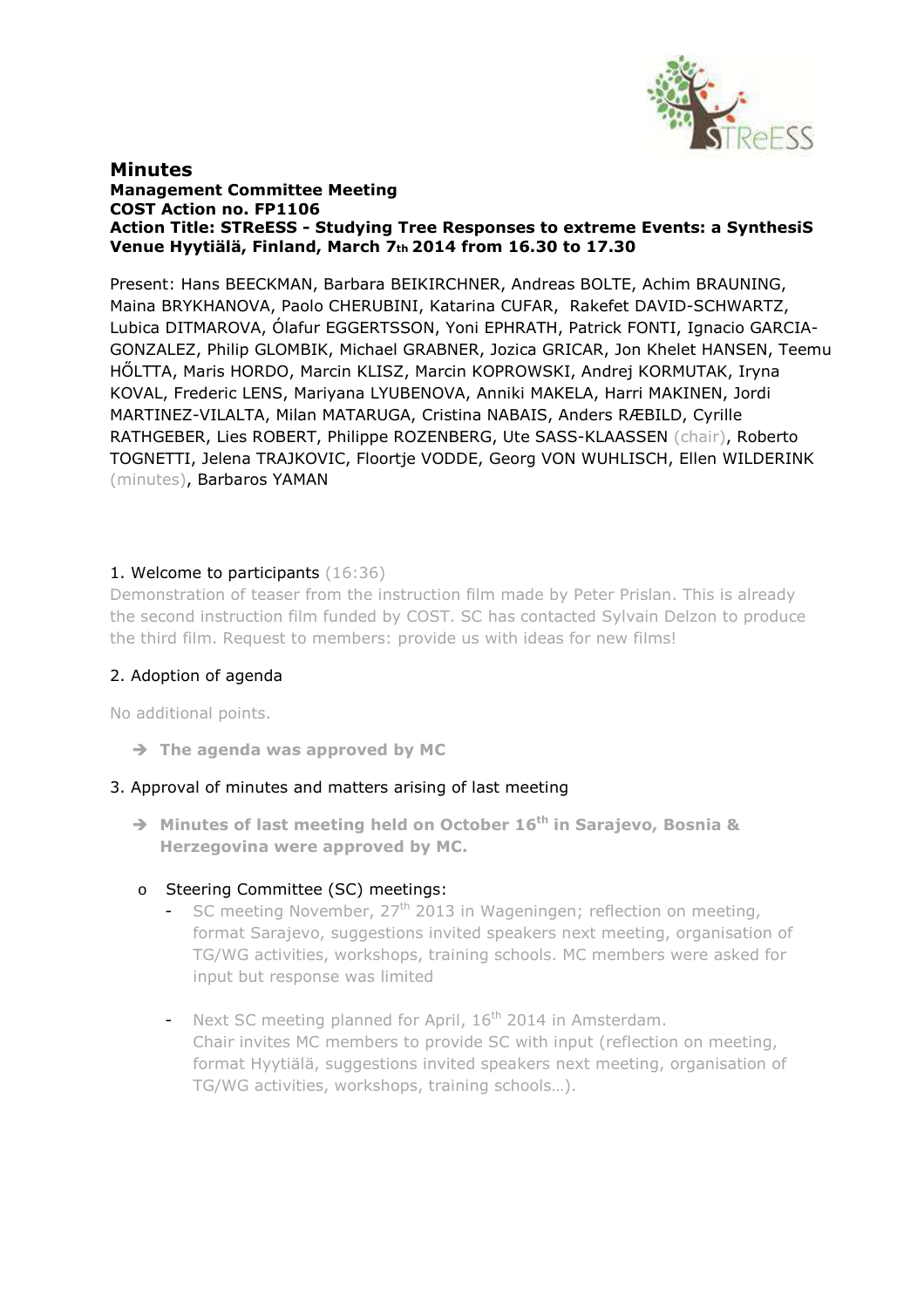

## 4. Update from the Action Chair

#### a- Status of Action, including participating countries

In total 38 countries are participating in our Action: 31 European COST counties, 2 Near Neighbouring Countries (Russia and Ukraine), 2 reciprocal agreements (Australia and New Zealand) and 3 new members (requests still in progress):

- International Partners Countries (IPC): USA and Canada
- Near Neighbouring Countries (NNC): Tunisia (in progress)

#### Participant counts:

Currently our COST Action has 223 registered participants, 32% of them are female. ESR participation to Action meetings is still increasing: from 25% (Wageningen), via 32.9% (Naples) and 35.9% (Sarajevo) to 37.2% in Hyytiälä.

#### b- past COST Activities

- o WG/MC meeting, 16-17 October 2013, Sarajevo, Bosnia & Herzegovina
- o SC meeting, 27 November 2013, Wageningen, the Netherlands
- o TG6 Living tissue-workshop, 26-27 January 2014, Brussels, Belgium: fruitful meeting of 9 ESRs that are currently working on phloem and parenchyma tissue topics in order to have a focused discussion. The output of the meeting was the set-up of a review paper on the topic (outline, task division and time line) besides several ideas for future topic group activities and some smaller joint initiatives between individual participants. Lies Roberts and Jozica Grizar used a very successful formula: although not combined with a WG meeting, by renting an apartment for the whole group and self-catering costs were kept very low (<2400 EUR) and stimulated integration.
- o TG2 Xylogenesis- pilot in Hyytiälä, March 04-05, 2014: 17 COST participants attended the 2 day pilot prepared by Cyrille Rathgeber. Combing with WG meeting proved to be a successful formula: low costs (<3700 EUR) and intensive collaboration=> initiative will be continued in GloBoXyloCo workshop planned with the next WG/MC meeting in Portugal.
- o TG10 Forest Genetics-workshop in Hyytiälä, March 05, 2014: 9 participants, against low costs (<1300 EUR).
- o TRACE conference, May 2014, Scotland: Lies announced in ESR meeting (03.05.2014) that 3 grants are available for ESRs and that the deadline for ESRs is extended to 12.03.2014.

#### Products/output

- o "Wood Structure in Plant Biology and Ecology", the Special Issue of the IAWA Journal edited by Pieter Baas, Veronica de Micco, Giovanna Battipaglia and Frederic Lens is published end of 2013. The Issue contains twelve papers: 4 reviews, 3 new methods to observe functional traits, and 5 integrative physiological and anatomical studies. Pieter Baas presented officially the  $1<sup>st</sup>$  copy to the Chair.
- o Annual report: the MC members where informed about the monitoring progress report. This report comprises a list of publications and project proposals which are listed as output of the COST Action in a given grant period. Besides this report also a poster has to be submitted and a presentation has to be given at the Annual Progress Conference (APC). The COST chair informed MC members once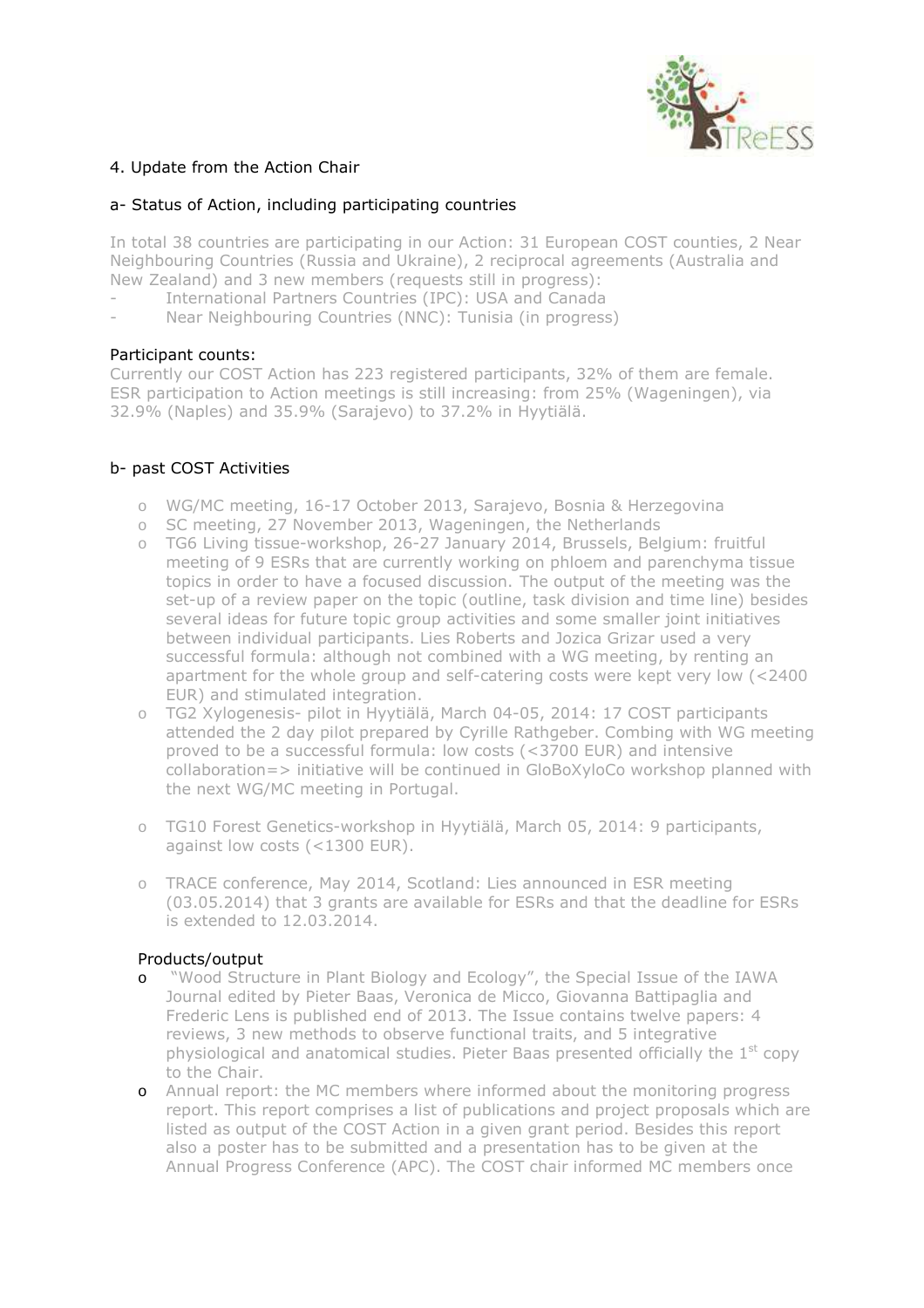

more about the importance of acknowledging the COST Action in papers and proposals.

### c- Budget Status, budget planning and allocation process

The MC was informed about the current budget

- o Actual grant period (1 June 2013-31 May 2014): We will be able to realise our activities within the COST budget.
- o New Action budget plan for the next GP (1 June 2014-31 May 2015) will follow soon. Keep us informed what budgets are needed for workshops etc. in combination with WG meeting in Portugal. TG leaders were asked to send in their plans for Portugal.

#### d- STSM status and new applications

Update by Jozica Gricar (STSM coordinator):

In the 2nd GP 15 STSMs could be approved (total budget:24.480 EUR). Both the quality of applications but also the results of STSMs have improved over the past year. The Spanish members were very active in obtaining grants, Switzerland and France in hosting applicants. Gender: 10 female applicants succeeded in obtaining a grant (91.9%), against 15 male applicants (53.6%)

Coming financial year: 1<sup>st</sup> collection deadline (June 30) is too late to do experiments in the growing season so SC decided to move collection day to 1st of June. **-> Next deadline for the STSM call is set to 1 June 2014** 

It is eligible to do more than 1 STSM as long as they take place in different GPs. Rules & criteria handled by COST and the SC: did not change and are published on our website (see http://streess-cost.eu/esr/stsm-how-to-apply).

Chair expresses her appreciation for all the work Jozica has done as STSM coordinator.

#### 5. Early Stage Researchers (ESR)

Update by Lies Roberts (ESR representative):

Currently our COST Action has 222 registered participants, 84 (37.8%) of them are ESRs. ESR participation to Action meetings is still increasing: from 25% (Wageningen), via 32.9% (Naples) and 35.9% (Sarajevo) to 37.2% in Hyytiälä. ESRs now come from 25 countries: since Sarajevo ESRs from Israel and Turkey joined our Action and only Bosnia & Herzegovina, Denmark, Greece, Iceland, Luxemburg and Slovakia have no ESRs. Activities undertaken since Sarajevo:

1) STSMs: encouraging candidates to come up with high-quality proposals worked out very well: there were more applications and of better quality;

2) TRACE meeting (6-10 May 2014, Aviemore, Scotland): announced that 3 grants are available for ESRs, that the deadline for ESRs is extended to 12.03.2014 and instruction given how to apply;

3) Training school (26-28 May, Ghent, Belgium):on special request of the ESRs a training school on '*Modelling of plant responses to stress conditions*' will be organised by Kathy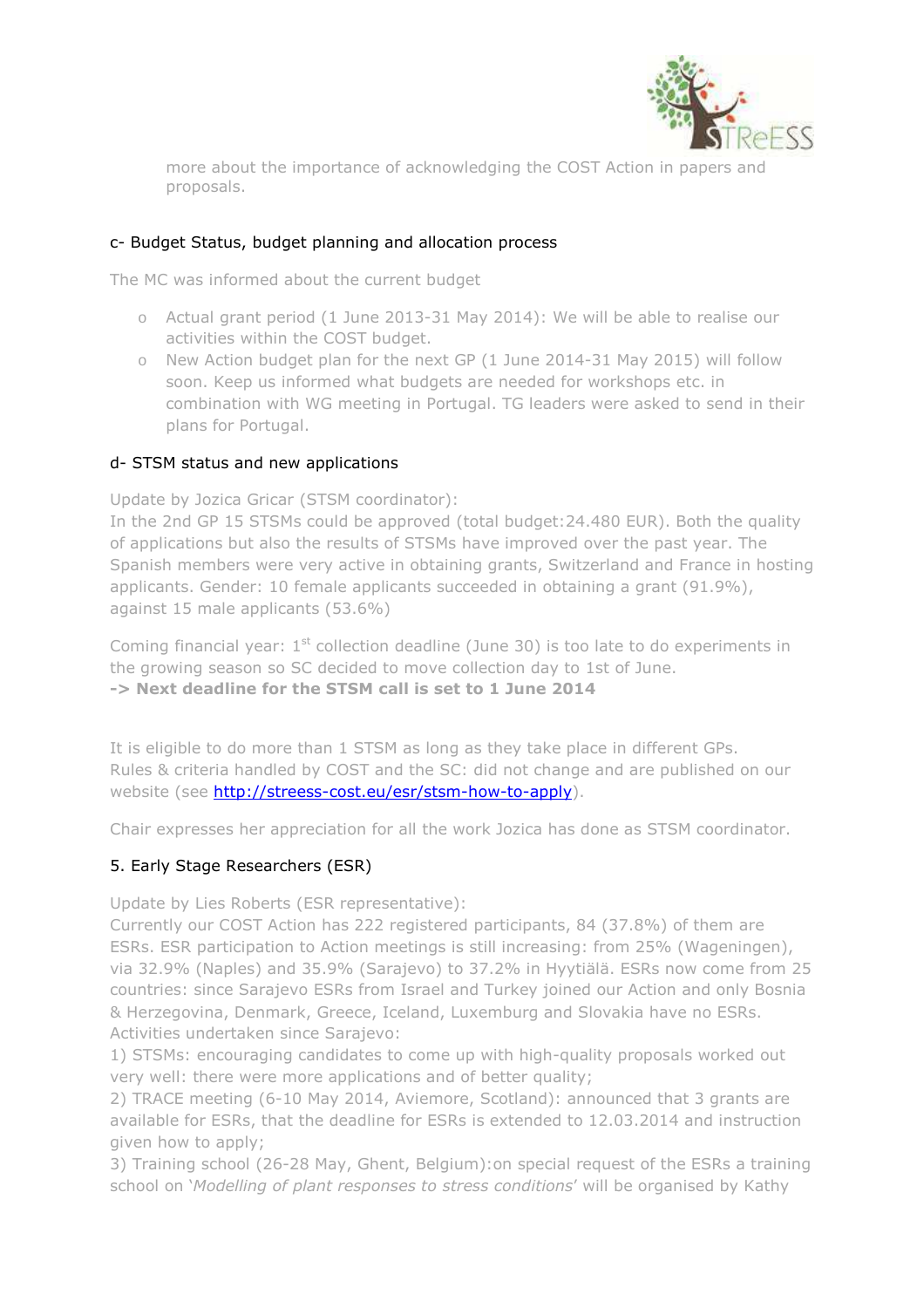

Steppe. More than 30 ESRs showed interest to participate. **More information will be given by Kathy (through Veerle De Schepper)**

4) PhD positions in the project ForSeaDiscovery: 1 with Ignacio (chronology) and 1 with Ute (wood anatomy). **More information will be send by ERS coordinator Lies**. 5) COST Special Event: Scientific Roadmap – Projections of Global Change Impacts on Forests ESRs are able to participate with a poster. **More information will be send by the SC.** 

The ESRs have much appreciation for the policy handled by the SC where (1) priority of reimbursement is given to ESRs who are actively involved (TG/WG participation) and (2) attention is given to selection of less expensive meeting locations. Even more ESRs were able to participate than in Sarajevo.

On her return Chair thanks Lies for all the work she has done. The online ESRs list that Lies composed with information on background and Action involvement of ESRs, is very helpful. Maybe a good idea for other COST Actions?

## Update from the Grant Holder

- o Change of COST administrative officer: we have Cassia Azevedo back!
- o Britta Eilmann is on maternity leave. Ellen Wilderink took over her tasks as Grant Holder Administrator.
- o Reimbursement procedure with eCOST last WG/MC meeting Sarajevo: problems occurred due to wrong address of the Grant Holder (WUR) on the forms , incomplete/wrong claims etc. Finalising the claims took again more time than expected.
- o Hyytiala:

Some TRR of the TG10 workshop contain a wrong accommodation rate ( $\epsilon$  70 instead of the MC-approved  $\epsilon$  100 Euro!) and the address could still be incomplete Because of the complicated combination of workshops and WG meeting GH prepared for each (combination of ) meeting types Short Manuals including new rules, correct rates/ address etc. and distributed them at the Helpdesk (reception desk) during the breaks of this meeting. After the meeting participants can download the manuals from the webpage of the WG meeting.

- o Reminder on COST STReESS philosophy: handle realistic reimbursement rates!-> looking for non-expensive meeting locations, -> looking for non-expensive hotels, -> sharing rooms to reduce costs!
- o

# 6. Update from the COST Scientific officer

The next reporting about our Action will be on 25/26 March 2014, in Belgrade, Serbia. Chair will report about our Action based on the Annual report & Presentation. New activity will be an 3.5 hour discussion about COST (positive/negative aspects).This is very useful opportunity! Please feed us with remarks/experiences and mail them to Ute

o **Request to MC members to send feedback (positive/negative) on experiences with COST to Chair**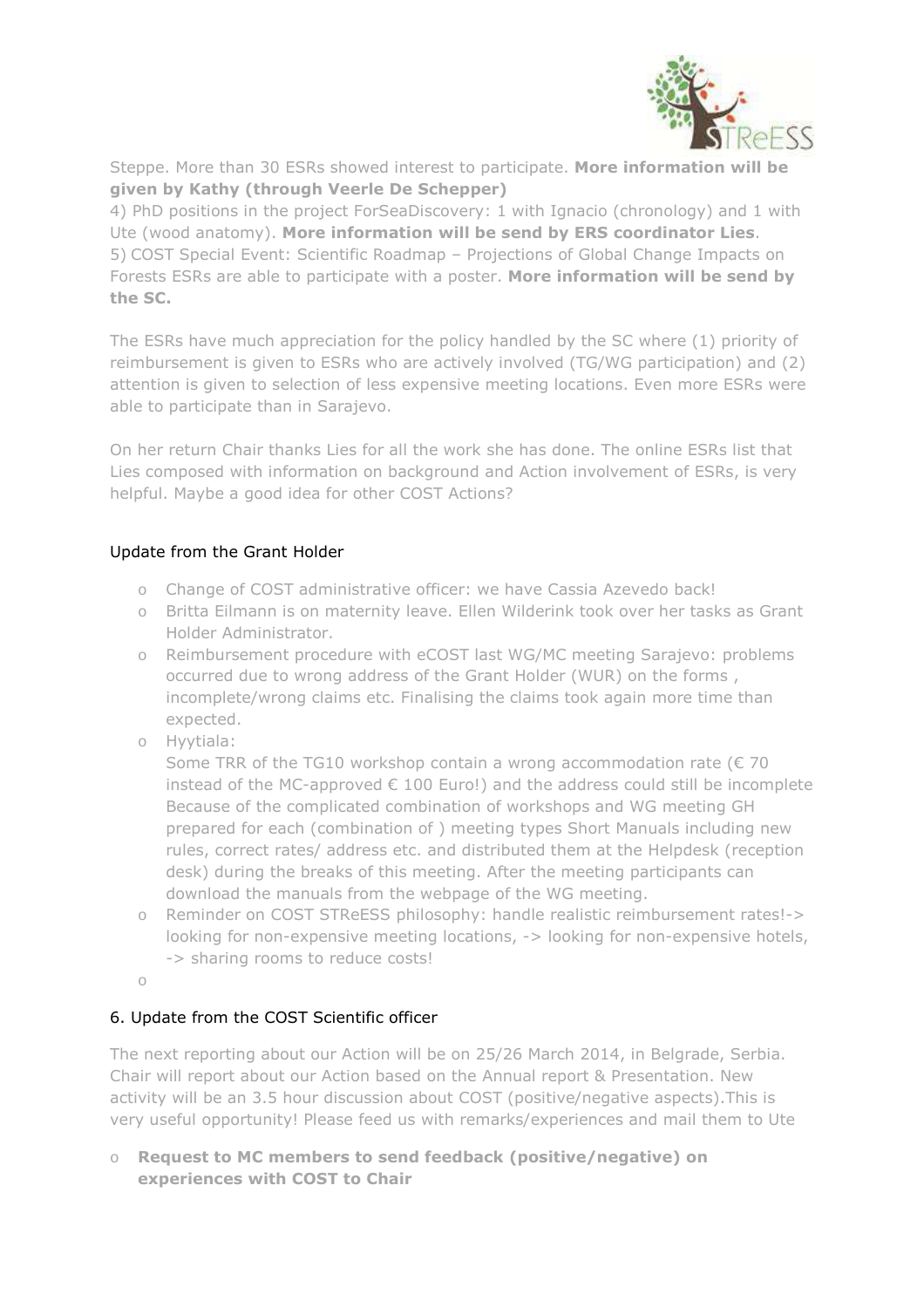

## 7. Update from the DC Rapporteur (Yoni Ephrath)

- o The Domain Committee (DC) is extremely happy with this Action!
- o In general the ratio COST countries participating towards Non-COST countries (NCC)/ International Party Countries (IPC) is regarded very important by DC. However when a lot of COST countries participate -like in the STReESS Action- this ratio gets easily unbalanced.
- o The restriction that participants from IPC (like Canada, or USA) can only reimbursed once, is by the SC considered unfair and contra productive and frustrates increasing the previous mentioned ratio. Yoni will discuss this issue with COST
- o Advise: let participants send in their TRR by registered mail to prevent documents being lost in the mail.

#### 8 Follow-up of MoU objectives

### a. strategic WG/TG approach, reflection (discussion of concept, connection to stake holders)

Original concept of Integration TGs & WGs has been adapted:

- -> links to stakeholders
- -> towards Action aims
- -> towards projects



#### Fig. 1 – adapted version of TGs to realise Action goals

Distribution of COST docs & presentations: Not all documents are meant to be public for people outside the COST Action. This hold true for information on ongoing issues in the TGs such as development of proposals or original research ideas. To be able to keep COST participants informed the **SC will explore the possibility of a password-protected part on our Action webpage. This issue will be put on the agenda of the next SC meeting.**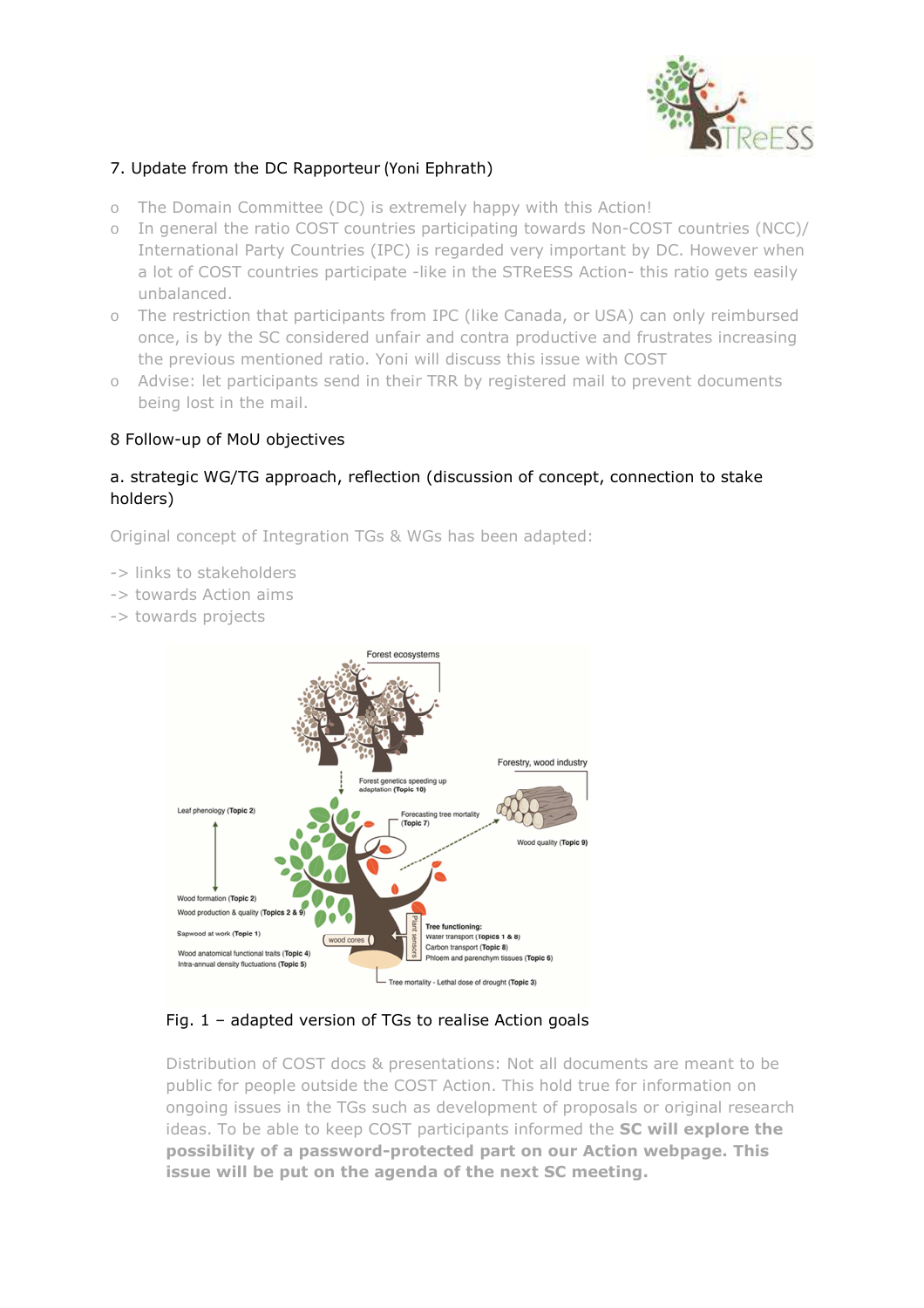

## b. Progress report of working groups

- o WG1 (Patrick Fonti): on track! The catalogue is accessible (username=XXXX, password=XXXX); and filling up. WG 1 is taking suggestions from TG leaders on information they wish to collect via the COST catalogue. The question arose on the possibility to build up a COST/STReESS related Bibliography; discussion on this issue is still open; the 10 TGs are encouraged to establish bibliographies with support of WG1.
- o WG2 (Veerle de Schepper substituting Kathy Steppe): WG2 members will proceed with the aim to compare existing (ecophysiological) models to explain plant responses to stress conditions. The planned training school will be used to achieve comparison of existing models.
- o WG3 (Achim Bräuning): WG3 members decided to streamline their tasks on identifying research gaps and standardising research methods by preparing a state-of-the-art *Handbook for Wood Science* instead of separate papers. The form and outline of the handbook has been discussed.

## 9. Scientific planning

#### a. Scientific strategy; planning of contents of next meeting, 1-2 symposium days?

TG leaders received form to fill in their plans for the Portugal meeting, including suggestions for workshops.

#### b. Action Budget Planning, number of workshop applications

- o Oct '14 TG 6 Wood anatomy, Lisbon
- o Oct '14 GloboxyloCo , Lisbon
- o Oct '14 TG 9 Wood quality , Lisbon
- o 2014/2015 WS Vasc. Transp. in Plants, Israel : to be discussed in the next SC meeting

#### c. Long-term planning (including anticipated locations and dates of future activities)

- o Next meeting: October 2014, Portugal.
- o Anticipated locations: Israel, Serbia, Germany and Turkey offered to be host, but there are only 3 meetings left. **The following selection procedure is proposed: 1). all potential hosts receive an inventory list and send in their proposal to the vice chair Paolo Cherubini before 15 April 2014). The SC will screen the proposals and prepare for voting, 3) MC members will decide by (blind) voting via internet Procedure is accepted by all present MC members** 
	- **MC members accept the proposed procedure of selection of the host countries for future meetings**

#### d. Dissemination planning (Publications and outreach activities)

o Special IAWA issue is published and distributed. Pieter Baas presented an example to the Chair